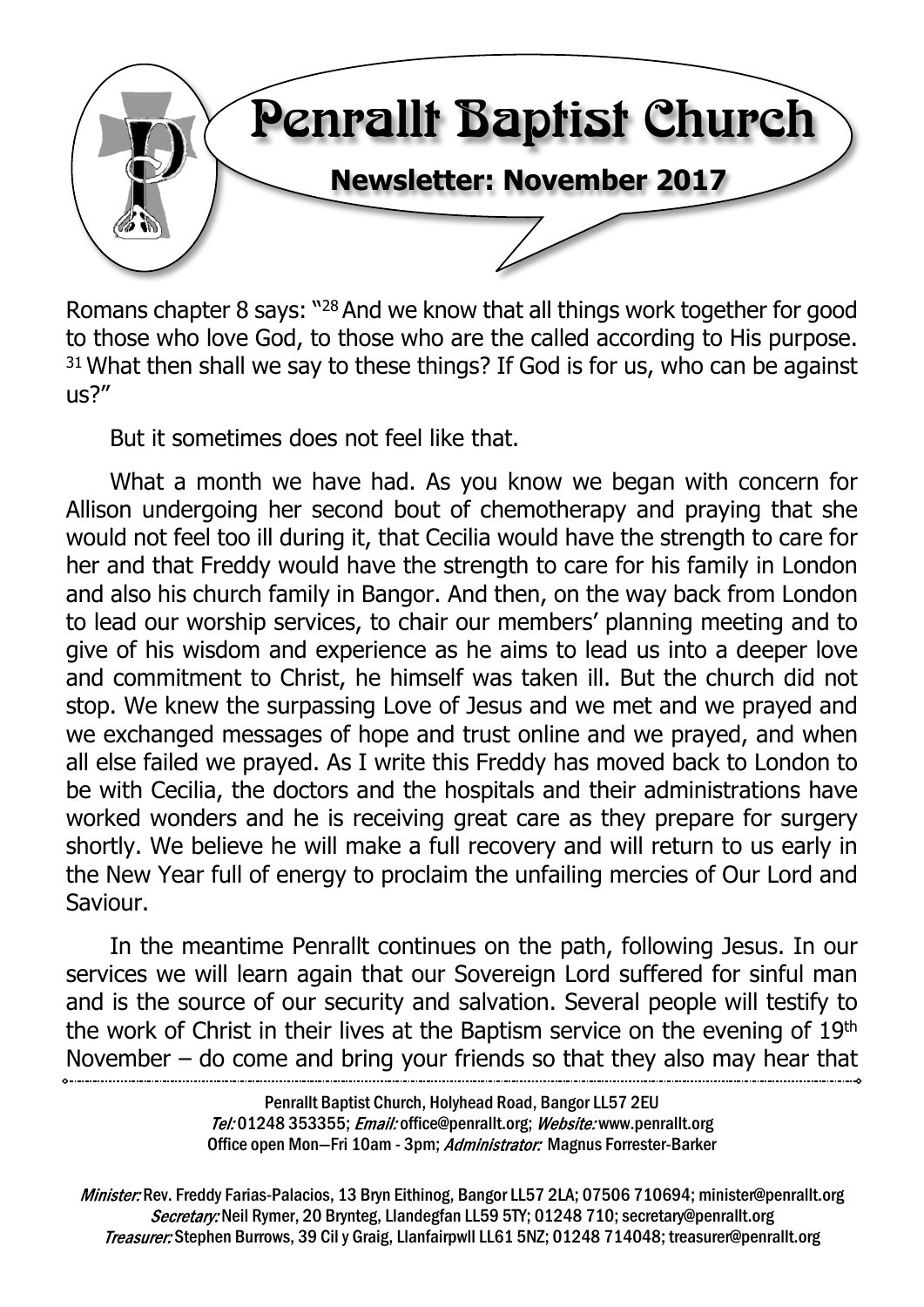God is good. The church has seven new members, people who have decided to serve Christ by working with us, realising that Penrallt is not just for them – it is for the Glory of God. As I said at the church meeting God is the owner of Penrallt, Freddy is the captain, I will try and spur you on as the coach, but you are the players, not just the spectators. We will follow President Kennedy's inaugural address and "Ask not what Penrallt can do for us – ask what we can do for Penrallt".

So at a time when we have temporarily lost our local shepherd, though never the One True Shepherd of the flock, and when we are in distress about all the illness that has come upon Freddy and his family and also on the lives of many others that are dear to us we are resolved to stand firm. I pray that each day we will follow Joshua and choose.

"Then choose for yourselves this day whom you will serve. But as for me and my household, we will serve the LORD." (Joshua 24:15)

For as Romans continues in verse 35:

"<sup>35</sup> Who shall separate us from the love of Christ?"

<sup>38</sup> For I am persuaded that neither death nor life, nor angels nor principalities nor powers, nor things present nor things to come,

 $39$  nor height nor depth, nor any other created thing, shall be able to separate us from the love of God which is in Christ Jesus our Lord."

God bless you richly,

Neil

#### Deadline for next month's newsletter: Sunday 19th November.

Please send information to Magnus (office@penrallt.org; 01248 353355). All notices should be submitted in writing (preferably by email) as early as possible.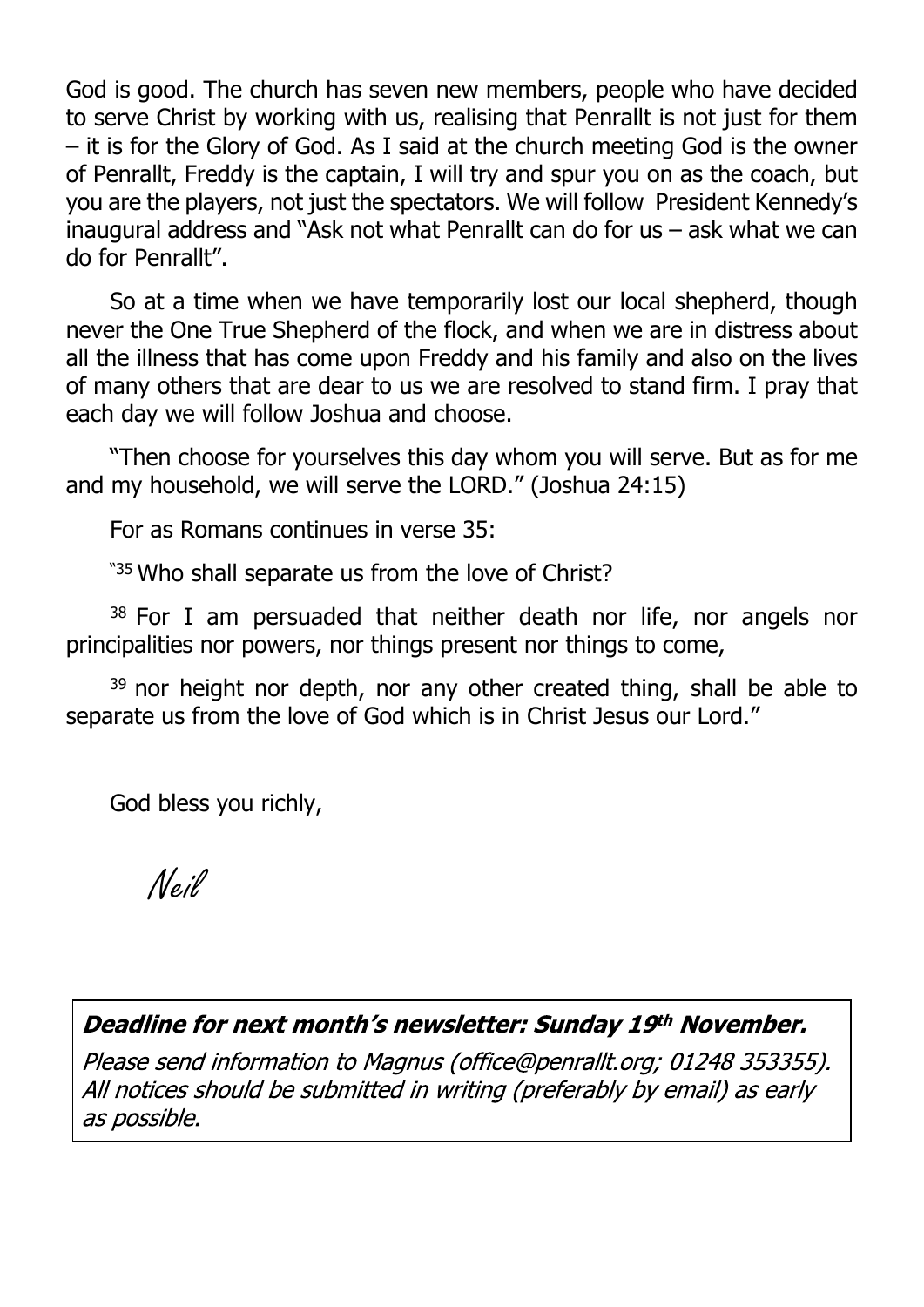# **Services This Month**

Amy Burrows (the daughter of our church treasurer) and Keren Coney work with Gobaith Môn in several schools on Anglesey; Keren's husband, Gus, is the pastor of Elim Pentecostal Church in Holyhead. The other speakers are all members of Penrallt. In the morning services we will be starting a series of sermons based on the latter part of the book of Isaiah.

## **5th November**

| $10:30$ am         | Speaker: Roger Borlace                                        |                                                                   |  |
|--------------------|---------------------------------------------------------------|-------------------------------------------------------------------|--|
|                    | <b>Sovereign Lord</b>                                         | Isaiah 40:21–31                                                   |  |
|                    | During this service we will be meeting Chris and Anna Hembury |                                                                   |  |
|                    | to their work.                                                | from Hull Youth For Christ. This morning's offering will be given |  |
| 6:00 <sub>pm</sub> | <b>Communion Service</b>                                      | Speaker: Billy Elliott                                            |  |
|                    | The Lord is near                                              | Philippians 4:4-9                                                 |  |

**12th November** (Remembrance Sunday)

| 10:30am | Speaker: Geoff Birch<br>The message of the plough                                                 | Luke 9:51-62;<br>Romans 7:14-20 |
|---------|---------------------------------------------------------------------------------------------------|---------------------------------|
| 6:00pm  | Speakers: Keren & Gus Coney and Amy Burrows<br><b>Bringing Christ to the youth of North Wales</b> |                                 |

#### **19th November**

| 10:30am Speaker: Neil Rymer |                 |  |
|-----------------------------|-----------------|--|
| <b>Sinful Man</b>           | Isaiah 42:18–25 |  |
|                             |                 |  |

6:00pm Baptismal service led by Roshni Verghese and Lawrence Moss

#### **26th November**

|        | 10:30am Communion Service<br><b>Suffering Saviour</b> | Speaker: Deb Stammers<br>Isaiah 52:13–53:12 |
|--------|-------------------------------------------------------|---------------------------------------------|
| 6:00pm | Speaker: James Goodman.<br>The Lord is Here           | John 1:14; Matthew 11:2–6                   |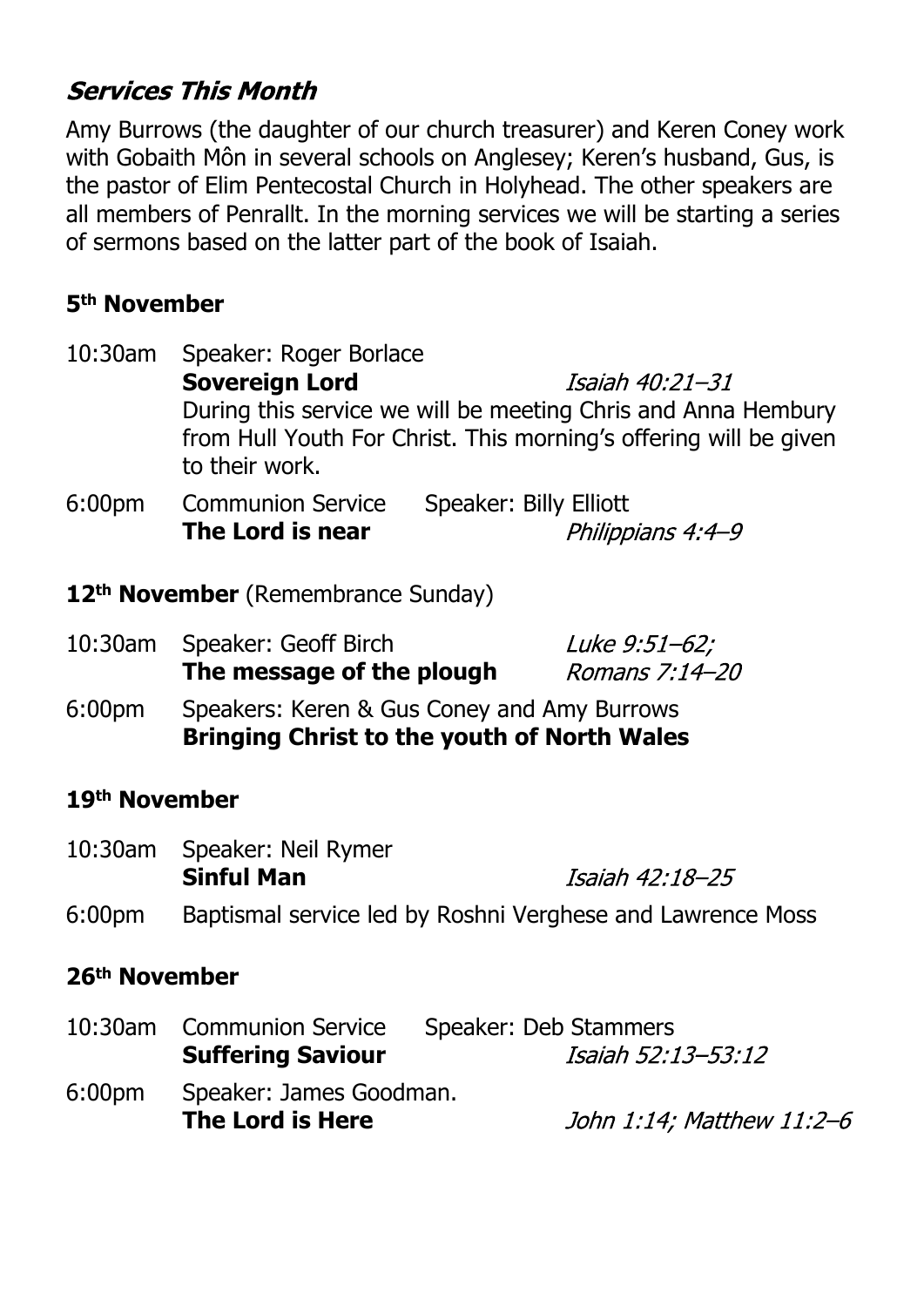# **Dates for Your Diary**

| <b>Saturdays</b>   |                    | 8:30-9:30am Prayer meeting in the Twrgwyn Room.                                            |
|--------------------|--------------------|--------------------------------------------------------------------------------------------|
| <b>Wednesday 1</b> | 10:30am            | Men's prayer meeting followed by coffee.                                                   |
| <b>Sunday 5</b>    | 2:15 <sub>pm</sub> | Service at Haulfre residential home in<br>Llangoed.                                        |
| <b>Monday 6</b>    | 7:30 <sub>pm</sub> | Deacons' meeting.                                                                          |
| <b>Saturday 11</b> | $10am-12pm$        | United Nations Association's World Charities<br>Fair at the Quaker Meeting House, Dean St. |
| <b>Monday 13</b>   | 2pm                | Pastoral Care Team meeting.                                                                |
| <b>Monday 20</b>   | 10:30am            | Church Walk at Llyn Cefni.                                                                 |
| <b>Tuesday 21</b>  | 7:30pm             | Monthly prayer meeting in the chapel.                                                      |
| <b>Saturday 25</b> |                    | 9:30am-4pm Sunday School leaders' training.                                                |

Please see the Noticeboard section of this newsletter for more about many of these events.

### **News of People**

We congratulate Matt Dawson & Rebecca Robinson on their engagement.

Our Minister, Freddy Farias-Palacios, is in London with his family and is scheduled for further tests in early November as part of his ongoing treatment. His daughter, Allison, has completed her third and final round of chemotherapy and we pray that she will now be clear of all cancer.

Eve Malone has undergone two operations in October and is due to be starting chemotherapy at the beginning of November.

Mark & Eve Young are due to be returning to the UK in early November, somewhat earlier than anticipated due to health problems that Eve has been struggling with. However, Mark is now suffering from severe vertigo. Our prayers are that he will be able to travel, and also for complete healing and peace for both of them.

# **Children's Birthdays in November**

4<sup>th</sup>: Rio Penny 8<sup>th</sup>: Leah Rene Ngoga 24<sup>th</sup>: Mika Owen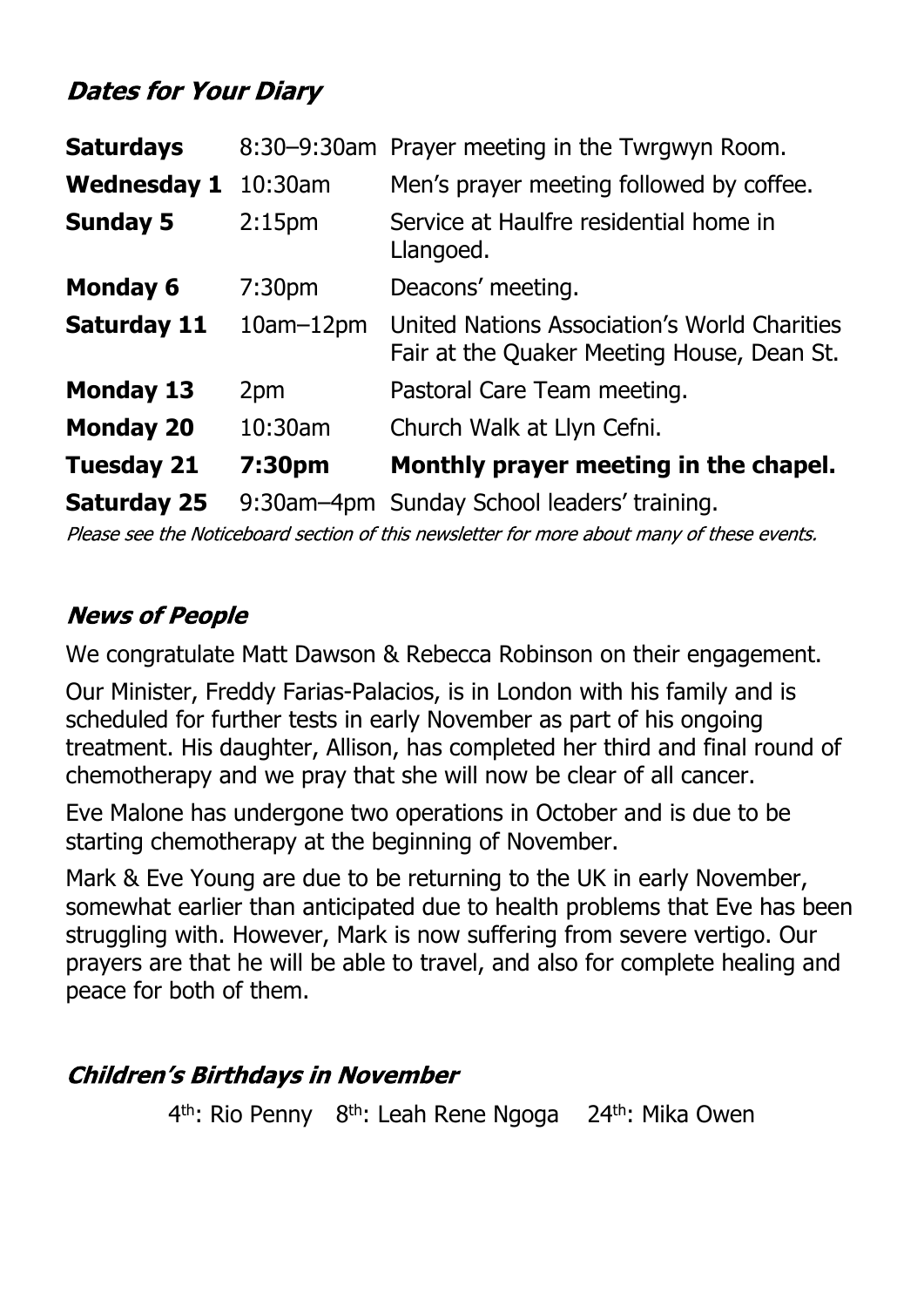# **Homegroups**

Many of our folk meet in small groups during the week for Bible study, prayer and fellowship. We encourage you to join one of these groups if you are able to.

NB homegroups generally do not meet on the week of the monthly prayer meeting and may not meet all other weeks - please check with the homegroup facilitator. All phone numbers below have the 01248 area code.

| <b>Day</b> | <b>Time</b>            | <b>Group Name</b>             | <b>Contacts</b>                                     |
|------------|------------------------|-------------------------------|-----------------------------------------------------|
| <b>Tue</b> | 7:30 <sub>pm</sub>     | Nilgiri                       | Joan Beer (353874)                                  |
| <b>Tue</b> | 7:30 <sub>pm</sub>     | Tyddyn Isaf<br>(Menai Bridge) | <b>Magnus Forrester-Barker</b><br>(717570)          |
| <b>Wed</b> | 2:00 <sub>pm</sub>     | Carers                        | Carol Morris (208407)                               |
| <b>Wed</b> | 7:30 <sub>pm</sub>     | <b>Nomads</b>                 | Pat & Roger Borlace (713146)                        |
| <b>Thu</b> | 10:30am                |                               | Llanfairpwll (am)   Sue & Lawrence Moss<br>(713793) |
| <b>Thu</b> | 7:30 <sub>pm</sub>     | Llanfairpwll (pm)             | Sue & Lawrence Moss<br>(713793)                     |
| <b>Thu</b> | 7:30 <sub>pm</sub>     | <b>Ogwen Valley</b>           | Brian & Kate Wheatcroft<br>(602516)                 |
| <b>Fri</b> | $10:30$ am-<br>12:30pm | The Lydias                    | Freda Birchall (371316)<br>Lesley Jackson (680330)  |

# Advance Notice: Christmas Dates

**10<sup>th</sup> December** (6pm) – *Community Carols by Candlelight*. Our annual opportunity to celebrate Christmas with the users of Canolfan Penrallt, our neighbours in Upper Bangor and a mountain of mince pies.

**17th December** (10:30am) – Sunday School Nativity Service.

**24th December** (10:30am) – Family Service led by Jon & Deb Stammers.

**25th December** (10:30am) – Christmas Morning Family Service.

NB there will be no evening services on  $24<sup>th</sup>$  or  $31<sup>st</sup>$  December. There may be a New Year's Celebration (incorporating prayer and worship as well as food and fellowship) later in the evening on the  $31<sup>st</sup>$  (to be confirmed).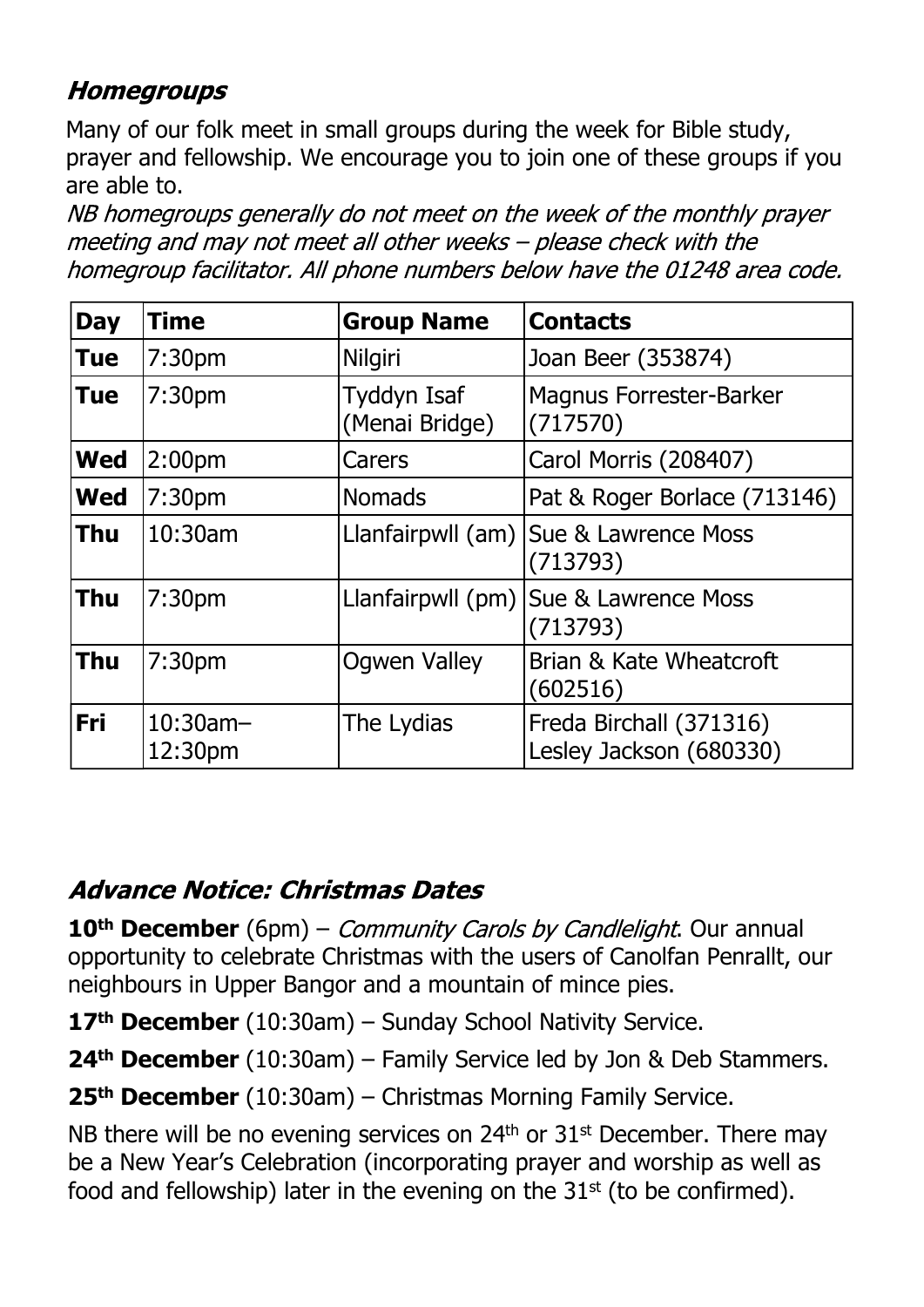# Noticeboard:

#### **◊ Baptism**

There is a Baptismal service planned for 6pm on the evening of Sunday 19th November. Come and bring your friends to see and hear how people have been challenged to dedicate their lives to serving Christ as Lord and Saviour.

#### *◊* **Church Lunch**

We will, as usual, have a church lunch on the first Sunday of the month. Please bring enough buffet-style food for yourself and a few others.

#### *◊* **Church Walk**

Monday 20th November

Sunday 5<sup>th</sup> November

 $10:30$ am

This month's walk will be led by Roger & Pat Borlace. Meet in Llangefni at the Oriel Môn art gallery free car park at 10:30am. Then go through the Dingle Nature Reserve (where we saw a red squirrel when we were planning this walk). Then eat sandwiches on the way round Llyn Cefni (bird-watchers should bring their binoculars). Back through the Dingle to the car park, and a cup of tea in the excellent café in the Oriel. It's about 6 miles, but there are no hills so it's easy walking. For more information, contact Roger & Pat (713146).

# *◊* **Faith Café**

Sundays 4–5:45pm

Faith Café, aimed principally at students, has a slightly different format this year and now runs *before* the evening service. It is a place to meet around free hot drinks, soup, bread and a variety of cheeses, to chat, play games and talk faith – a chilled out space that's perfect to bring your flatmates to. For more information about this and other student activities, please speak to Matt Dawson, our student co-ordinator (students@penrallt.org).

# *◊* **Monthly Prayer Meeting**

Tuesday 21st November

7:30pm

Our monthly mid-week prayer meetings are for the whole congregation and all are warmly encouraged to attend. The meetings usually take place in the chapel, and last about an hour. The next two after November are due to be on Wednesday 13<sup>th</sup> December and Thursday 25<sup>th</sup> January. We also have a weekly prayer meeting on Saturday mornings at 8:30am, which usually lasts slightly less than one hour.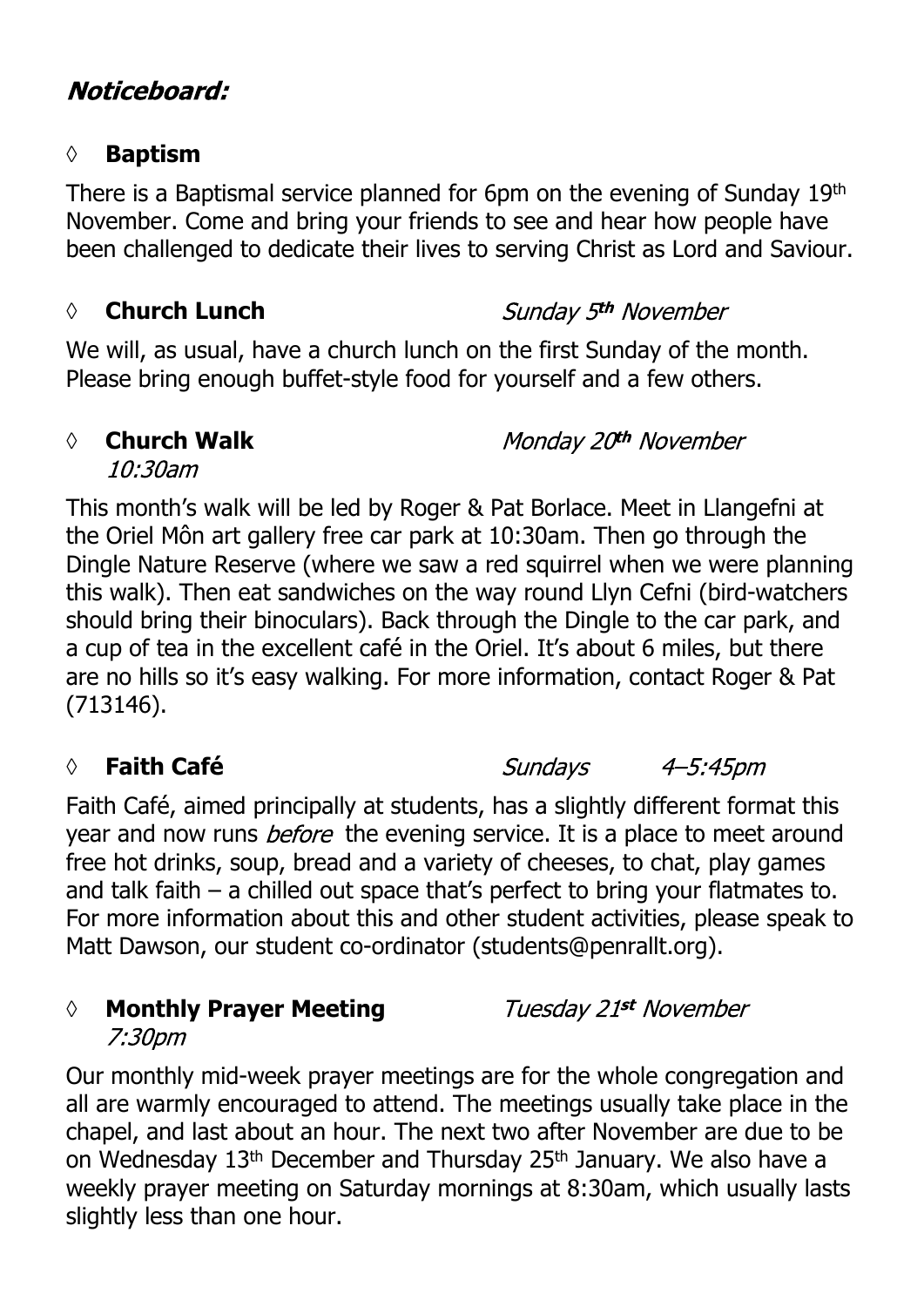# **◊ Pastoral Help**

If you have issues of concern about your own or someone else's welfare, please contact a member of the Pastoral Care team: Adrienne Ferrada; Gwen Hicks; Geoff Moore (410582); Lawrence Moss (713793); Judy Stammers (364394); Helen Thomas (600174); Roshni Verghese (07967 320048).

# **◊ Pray for Penrallt Every Day**

We believe in prayer and encourage people to pray. You can send prayer request to our electronic diary via office@penrallt.org (there are also prayer cards in the church porch that you can fill in). Better still, you can receive the prayer diary straight to your inbox every Monday (or occasionally on Tuesdays) by emailing the office now and requesting to be put on the list. For more immediate and interactive sharing of prayers, search on Facebook for Penrallt Prayer Point and send a request to join our group.

#### **◊ Rough Sleepers**

The church's policy is not to give money directly to the rough sleepers in Upper Bangor. Be reminded that they could, at times, be aggressive towards others. You will find brown envelopes in the porch for a gift that will buy meal vouchers which are distributed to rough sleepers by the Cathedral; this certainly would be a more meaningful form of help.

# **◊ Special Offer**

Manna (the Christian shop opposite Penrallt) is offering 20% off all full-price books and CDs throughout the month of November.

# **◊ Sunday Afternoon Services**

We visit residential homes in the area once a month on a Sunday afternoon, alternating between Haulfre (in Llangoed, near Beaumaris, starting at 2:15pm) and Plas Garnedd (in Llanberis, starting at 2:45pm), usually on the first Sunday. This month we are due to visit Haulfre on **Sunday 5th November** but please check with the church office or see that week's news sheet to confirm that this is going ahead.